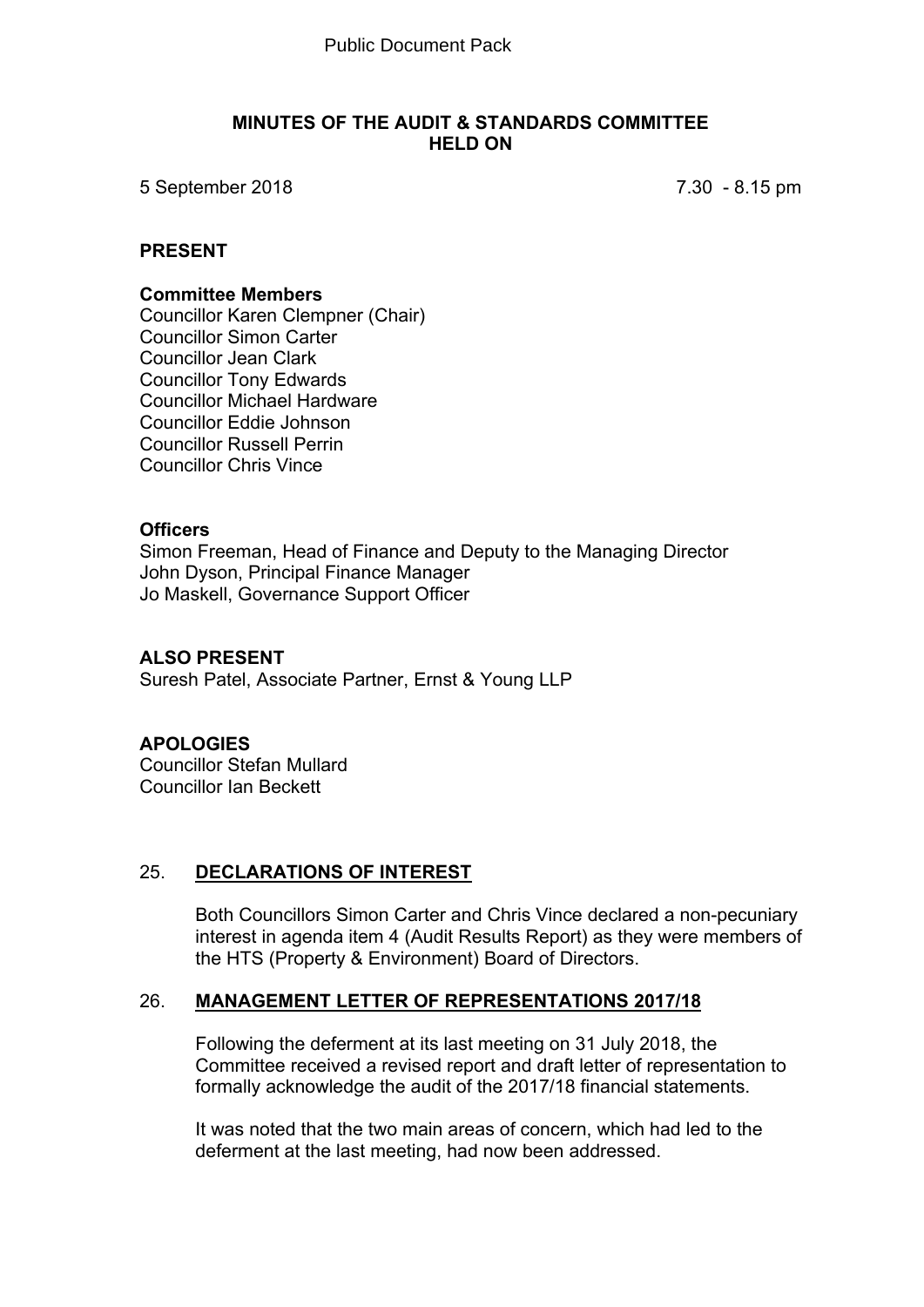Having sought technical advice, one unadjusted misstatement relating to the Council's treatment and approach to the depreciation of Housing assets remained. For the sake of transparency, the result of this difference in methodology had been demonstrated in Appendix A of the management letter.

**RESOLVED** that the Letter of Representations, at Appendix 1 of the report, is acknowledged and approved.

## 27. **AUDIT RESULTS REPORT 2017/18 (ISA 260)**

Further to Minute 21 (31/7/18), the Committee received a report and the external auditor's draft findings on their audit of the Council's financial statements.

The external auditor gave an update on the audit work completed since their report to the last meeting of this Committee. It was noted that the external auditors were content with the Council's response to their concerns regarding the two technical adjustments they had requested. A pragmatic way forward had been agreed, as the issues raised did not impair the material accuracy of the accounts nor alter the bottom line of the Council's reserves and balances.

As the external auditors had previously given their assurance on their value for money assessment, it was noted that this had been duly noted at the last meeting of this Committee.

**RESOLVED** that the Audit Results Report be reviewed alongside consideration of the Statement of Accounts (see following item).

#### 28. **AUDITED ANNUAL ACCOUNTS**

Further to minute 22 (31/7/18), the Committee received the 2017/18 Statement of Accounts, together with a tabled list of amendments (appended to these minutes) that had been made to the accounts since the report had been published.

These accounts were considered alongside the auditor's results report (see Minute 27).

> **RESOLVED** that the 2017/18 Statement of Accounts, at Appendix 1 of the report, be approved.

# 29. **MATTERS OF URGENT BUSINESS**

None.

CHAIR OF THE COMMITTEE